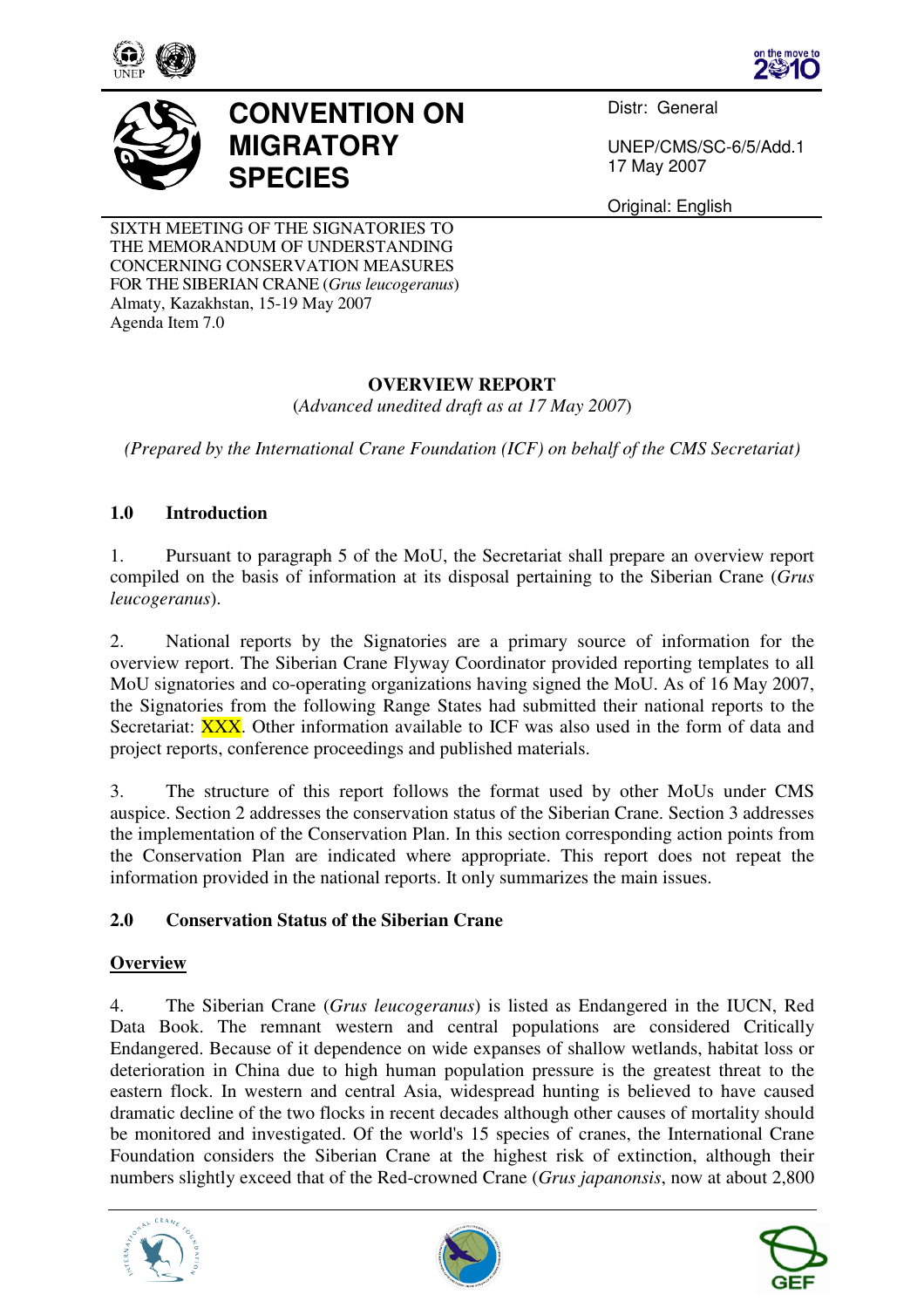birds) and far exceed those of the Whooping Crane (*Grus americana*, at about 235 birds in the only self-sustaining wild flock). *G. japonensis*, although threatened on the mainland of Asia, is increasing in Japan, and *G. americana* has slowly and steadily increased from a critical low of about 15 birds in the 1940s.

## **Eastern Population**

## *Numbers and Population Trends*

5. The eastern population of Siberian Cranes that breed on the tundra of Yakutia, Russia, between the Lena and Kolyma rivers (Kytalyk Resource Reserve), has a narrow migration route to staging areas in northeast China, and from there along the coast of China to the Yellow River Delta, before migrating overland to Poyang Lake along the middle reaches of the Yangtze River. Winter counts at Poyang Lake Nature Reserve, conducted by the Jiangxi Wildlife Management Bureau, reveal about 3,000 birds and the numbers of brown-colored juveniles in autumn have indicated good productivity. If wetlands and continued protection are provided, the population has potential for increase.

6. Researchers at the Institute of Biological Problems of Cryolithozone in Yakutia, who conduct annual surveys of the Siberian Cranes on their breeding grounds, have evidence that the crane population has increased in recent decades to  $7.34 - 7.79$  bird/km<sup>2</sup> in 2007). Their work has also revealed that the Indigirka River Valley in the east of the breeding range is an important breeding area as well as a migration corridor, especially near the village of Khonuu in Momsky Region. South of the breeding grounds, new evidence shows that the valleys of the Middle Aldan River and the Maya River Valley are important migration corridors. And in China, an important new staging area (800 cranes in 2007) was recently discovered at the Huanzidong Reservoir in Liaoning Province close to where the migration corridor meets the seacoast.

7. In China, work has concentrated at four staging areas in the northeast (Zhalong, Momoge, Keerqin and Zianghai nature reserves) and at Poyang Lake. The wetlands of the staging areas are threatened by drought, upstream diversions of water for human use, and development of former wetlands. Comprehensive research at Poyang Lake on the relationships among water depth, turbidity and the production of plants on which Siberian Cranes feed in winter is helping to elucidate potential effects of the damming of the Yangtze and the five tributary rivers that sustain the ecosystem. Wetlands in eastern Mongolia and northern China serve as summering areas for low numbers of non-breeding Siberian Cranes.

## *Potential and Actual Threats*

8. The breeding grounds of the eastern population are relatively undisturbed. Oil, however, has been discovered in and near the breeding grounds, and oil exploration and development pose a significant threat. Oil exploration in Mongolia also poses a threat to unprotected Siberian Crane habitats, as the cranes are sensitive to the human disturbance associated with this industry, which is nearly impossible to control.

9. The loss and degradation of wetland habitats is of greatest concern at critical staging areas, migration stopover sites, and wintering grounds. In particular, the diversion of water resources for human use from rivers supplying key wetlands within nature reserves is a cause of major concern in the semi-arid climate of northeastern China. The wetlands of the staging areas are threatened by drought and development of former wetlands. Although several of the Eastern Population's major staging areas in northeastern China are protected by nature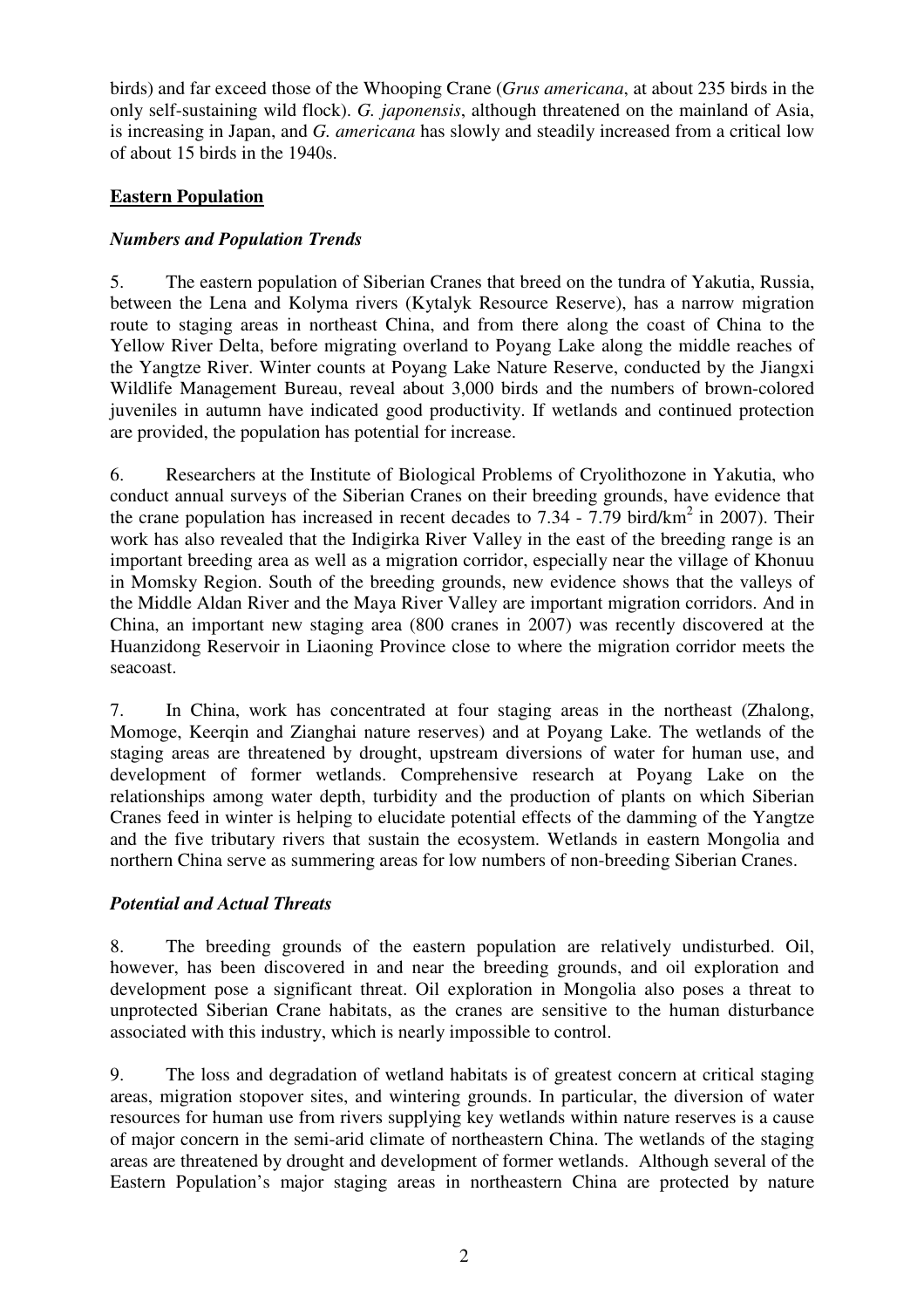reserves (principally the Zhalong, Momoge, Xianghai and Keerqin reserves), many others in the flyway remain unprotected. At the same time, there is limited available information about the migration route on which to base future protection efforts. Moreover, Siberian Cranes may use different migration routes in the spring and fall.

10. The threat to migration habitats is greatest in China's eastern provinces. In northeastern Mongolia, prolonged droughts in the Amur Basin, which may be exacerbated by global warming, can have significant impacts on Siberian Crane wetland habitats. Recent climatic conditions in Yakutia have left rivers and lakes shrinking, causing wetlands to become more accessible to hunters.

11. In eastern Yakutia (taiga area in Kolyma River Basin), there is a threat of lead poisoning due to intensive hunting, especially in spring. Two immature Siberian Cranes in the Amga River area died due to ingestion of lead shot. Further research is needed to better define the most critical areas. Major water engineering projects could have significant impacts on the main wintering grounds of the species in the Yangtze valley.

# **Central Population**

## *Numbers and Population Trends*

12. In the early 1970s about 75 Siberian Cranes wintered at Keoladeo National Park, India. Although the productivity of the population was relatively strong over the next three decades as evidenced by numbers of juveniles, the population continued to decline to just a single pair in 1996. Siberian Cranes have not been sighted in India since the winter of 2002-03. However, birds have been sighted by researchers on the breeding grounds in Russia (Kunovat Nature Reserve) since 2002, and local people in and near the breeding grounds have reported Siberian Cranes in the Yamalo-Nenetsky Autonomous Region. Up to 12,000 Eurasian Cranes in the population that winters in India have been wintering in recent years along the Amu-Daria River lowlands in Afghanistan, Turkmenistan and Uzbekistan. There is a possibility that Siberian Cranes are also wintering in that region.

## *Potential and Actual Threats*

13. Siberian Cranes are strictly protected on their breeding grounds in Russia and on their wintering grounds in India. However, hunting along the migration route is considered to be the primary factor responsible for the demise of this population. The recovery of the population can only be achieved by carefully introducing captive-reared cranes into the flyway. Protection of the cranes as individuals and the conservation of key wetlands throughout their range are fundamental before efforts can be initiated to restore the population by introducing captive-reared birds into the flyway.

14. Illegal hunting is attributed to poor awareness and poor living conditions in Kazakhstan, Uzbekistan, and Turkmenistan. In addition, there is concern that exceptions to hunting laws are made for special visitors to protected areas. It is also a concern that the growing restriction on hunting due to Highly Pathogenic Avian Influenza (HPAI) is leading to increased illegal hunting.

15. The loss and degradation of wetland habitats is a growing concern resulting from recent declines in water level due to climate change and prolonged drought. Habitat changes have also been attributed to specific factors such as water diversion from illegal dams at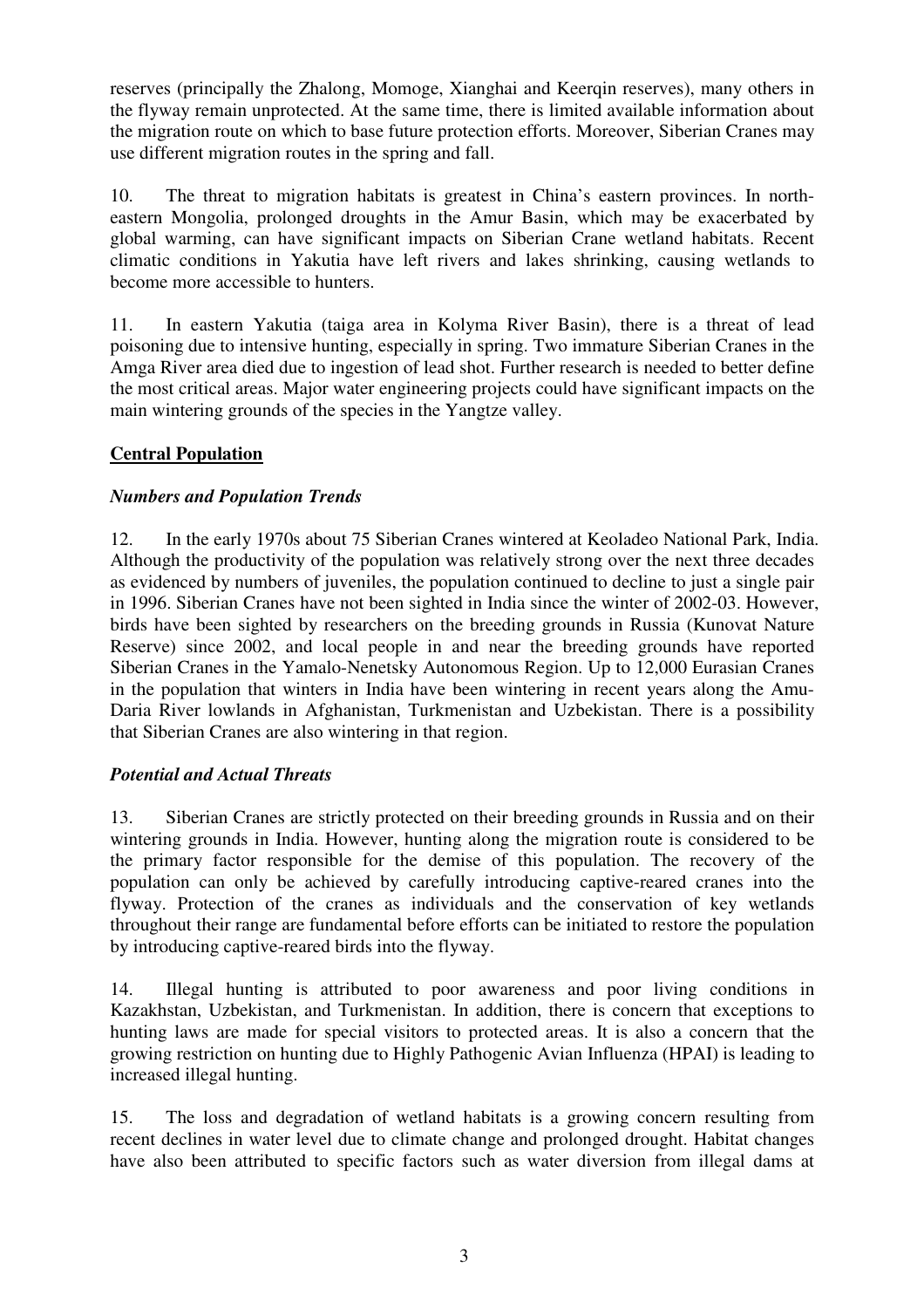Naurzum Nature Reserve, fires in northwest Kazakhstan, and oil and gas development in Kunovat Nature Reserve.

16. In West Siberia of Russia, the status of protected areas has been significantly impaired by the loss of status and funding for Federal Zakazniks under the Ministry of Agriculture. Conflicts are growing between farmers and waterbirds due to crop damage by the birds in the southern part of west Siberia.

## **Western Population**

## *Numbers and Population Trends*

17. Likewise in Iran, the number of Siberian Cranes wintering at their traditional site (waterfowl trapping complexes near Fereydoon Kenar) has declined from about 12 birds in the mid-1990s to just two lone males in the autumn of 2006. Shooting is not allowed inside the trapping areas; however, outside such areas, there is a possibility that cranes might be shot. The wetlands of Azerbaijan are an important resting area for these Siberian Cranes during their migration. It is suspected that, after the collapse of the former-USSR, uncontrolled hunting might have resulted in losses of Siberian Cranes in Azerbaijan and in other areas along the west side of the Caspian.

18. Although it appears that the central population has been extirpated and that the western population wintering in Iran has been reduced to just 1-2 birds, as many as seven cranes have been observed in recent years at the Naurzum wetlands of northwest Kazakhstan. These wetlands have been import historic resting areas for Siberian Cranes that migrate both to India and Iran. During the winter of 2001-02, three Siberian Cranes were reported in Jordan. There have been reports of 4-7 cranes during migration in Azerbaijan. Perhaps there is also an undiscovered wintering area for Siberian Cranes in the Middle East.

19. Satellite transmitter (PTT) studies of Lesser White-fronted Geese have indicated they use the valley of the Tigris River in Iraq, just northwest of Baghdad, as a wintering site. These geese also use the Naurzum wetlands of Kazakhstan as a staging area during migration. Perhaps, as conditions allow, a search in Iraq for the missing Siberian Cranes is warranted.

## *Potential and Actual Threats*

20. The threats in the western population closely parallel those in the central population. Hunting along the migration route is considered to be a significant factor responsible for the demise of this population. Again, the recovery of the population can only be achieved by carefully introducing captive-reared cranes into the flyway as the causes for the decline of the wild population are addressed.

21. Illegal hunting is in this region is also attributed primarily to poor awareness and poor living conditions, especially in Dagestan and Azerbaijan. However, there are again concerns that exceptions to hunting laws are being made for special visitors to protected areas. Here it is also a concern that restrictions on hunting due to HPAI are leading to increased illegal hunting. HPAI risk in Iran may lead to a government ban on construction of fencing and duck trapping in damgahs. If the tradition of live duck trapping is lost, t here is a risk of poaching in damgahs by hunters in response to the establishment of the Non-Shooting Area near Fereydoon Kenar. If this happens, the Siberian Cranes will lose the security they currently enjoy on these private lands.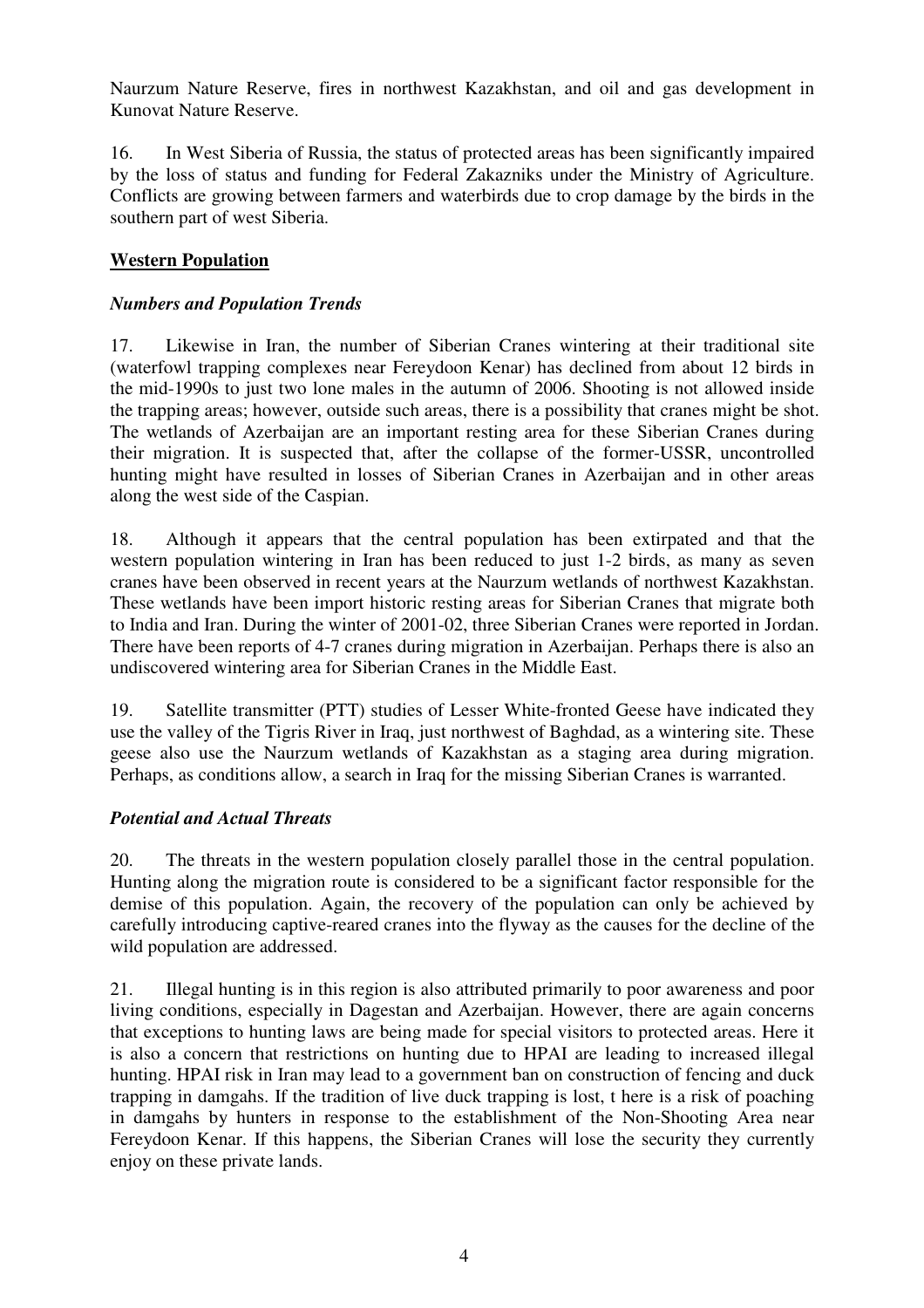22. Similarly to the central population, the loss and degradation of wetland habitats is a growing concern resulting from declining water levels due to climate change and prolonged drought. Habitat changes have also been attributed to specific factors such oil and gas development in West Siberian staging areas and to fires in the Astrakhan Nature Reserve. In West Siberia, the status of protected areas has been significantly reduced by the loss of status and funding for Federal Zakazniks in Russia under the Ministry of Agriculture. The western population is also affected by the growing conflict between farmers and waterbirds due to crop damage in southern part of west Siberia.

#### **3.0 Implementation of the Conservation Plan**

23. The following sections summarize information received as of 14 May 2007 on implementation progress since the Fifth Meeting of the Range States in 26-29 April 2004.

## **Objective 1. Reduce Mortality in the Remaining Populations**

#### *1) Increase public awareness*

24. The Siberian Crane video produced in English and Russian by ICF and shared during the previous meeting was translated into the Farsi, Uzbek, Pakistan and Mongolian languages. This film was broadcasted on national TV in almost all Range States. Additional films were produced by countries in national languages and shown on national TV: "Flight of Hope" and "White Crane from Legend" in **Russia**, "Ak Durna" in **Turkmenistan**, a film about the Siberian Crane migration along the western flyway by Mani Mirsadeghi of **Iran**, and a documentary film about the Siberian Crane and other threatened species of birds in **Mongolia**. Information programmes were aired on television addressing crane conservation including footage relating to the 2005 Siberian Crane release programme in **Iran**, Siberian Crane monitoring in Yakutia, and migration and wintering Eurasian Cranes in the Durnaly site in **Turkmenistan**. Interviews about cranes were given on national TV and radio channels for information programmes in **Uzbekistan**, **Turkmenistan**, and **Russia**. In **China**, Jiangxi TV reported on the 14<sup>th</sup> "Love Bird Week" activity held in Nanchang City in April 2005; the Channel I and News Channel of CCTV reported on the UNEP/GEF SCWP project in **China** national level in August 2006.

25. Articles about Siberian Cranes and related activities were published in a variety of publications including conference proceeding ("Waterbirds around the World", two issues "Crane of Eurasia"), magazines, newsletters (ICF Bugle, China Crane News, CMS Bulletin, electronic Siberian Crane Flyway News, Information Newsletter of the Crane Working Group of Eurasia (CWGE), Kazakhstan Ornithological Bulletin), national and local newspapers (information on crane migration in Mongolia; "Flight of Hope" project in **Russia**, and Crane Celebration). The book "Most Important Wetlands of Northern **Kazakhstan** (inside of Kostanay and western part of Northern Kazakhstan Regions)" was translated into English and prepared for publication. A "Siberian Crane Conservation Strategy" prepared by staff of the Institute of Biological Problems of the Cryolithozone (IBPC) was also translated and prepared for publication. A monograph on the Siberian Crane is in final stages of preparation by IBPC with articles by authors from different Range States.

26. A variety of education and information materials was produced and distributed at the flyway level, as well as on national and site levels. The Siberian Crane poster by Robert Bateman in 12 national languages was produced in **India** through funding from the U.S. Fish and Wildlife Service. It is still shared during education events, with schools, local agencies, and nature conservation organizations and used as a prize during event, such as Asian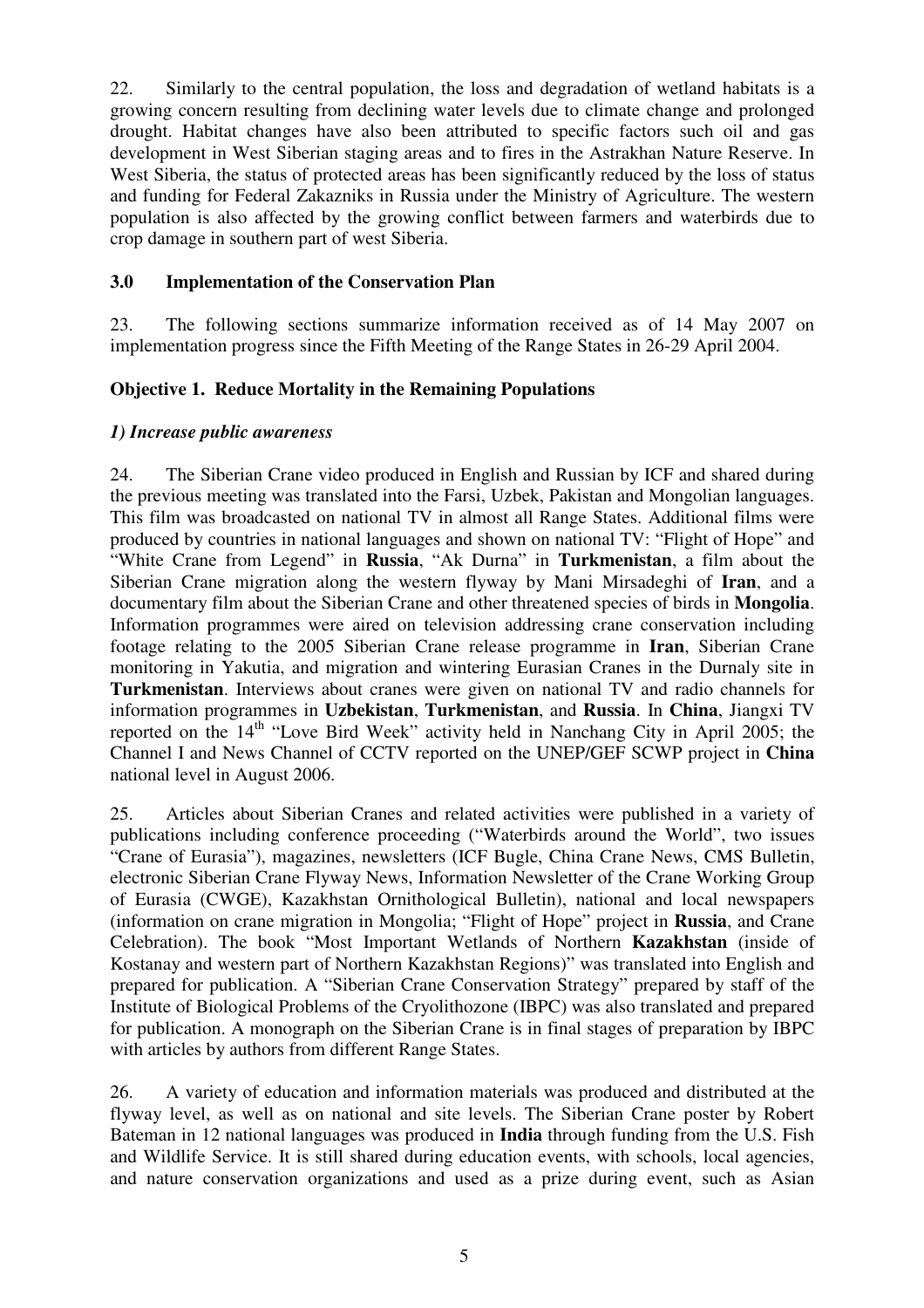Children Art Exhibition in **Uzbekistan**, **Turkmenistan** and **Kazakhstan**. A new Siberian Crane poster was prepared in Russian and English for the current MoU6 meeting for distribution among participants. Siberian Crane posters were also produced and distributed at national levels in **Pakistan**, **Afghanistan** and **Iran**. Stickers on the Siberian Crane in Farsi, Chinese, Yakutian, English and Russian were distributed among different target groups including hunters. A colorful and highly informative booklet on Siberian Cranes and wetland conservation under the framework of the Memorandum of Understanding and the UNEP/GEF SCWP was produced in Russian and English for distribution at the CMS MoU6 meeting. Booklets about the Siberian Crane and related activities were prepared on the national level by **Iran**, **Mongolia** and **Kazakhstan**. A booklet "101 Questions About Cranes" by Vladimir Flint in Russian was distributed widely in countries where Crane Celebrations were organized. Countries produced materials on the national level as posters, stickers, and buttons, which were shared among different target groups including hunters.

27. Different education events were hosted at international and national levels. The Crane Celebrations initiated by the CWGE in 2002 became a traditional event in 8 countries, including **Russia**, **Kazakhstan**, **Turkmenistan**, **Uzbekistan**, **Azerbaijan** and **Iran**. The number of people involved in this celebration is increasing from year to year. Information on the Crane Celebration was published in national and local newspapers and broadcasted on national TV. The CWGE provided countries with information and education materials (booklets, posters, buttons, stickers, book "Materials for Crane Day", bookmarkers, calendars, etc.). Some of materials were translated into the Farsi, Pashto, Dari, Turkmen, Azerbaijan and Uzbek languages. Countries also produced materials for this event. In the frame of Crane Celebration 2006 the Asian Children Art Exchange Exhibition was held with participation of children from Russia, Turkmenistan, Kazakhstan, Ukraine and Uzbekistan. The winners' art was exhibited by the International Crane Foundation, Moscow Zoo, Zoological Museum of the Moscow State University, as well as in the countries themselves.

28. **Mongolia** also organized Crane Celebration independently. Entertaining and effective Crane Festivals were organized in Salekhard (Yamalo-Nenetsky A.R.) in 2005 and in Naurzum in 2006. Countries also organized crane conservation shows as well as art, essay and quiz competitions; and training workshops for teachers, hunters, students, border guards and others.

29. Local people, especially guards, are involved in waterbird monitoring in **Iran**, where the release programme at Fereydoon Kenar (FDK) is conducted in close cooperation with local trappers. In Pakistan the NWFP Wildlife Department and WWF-P has established school wildlife clubs in crane hunting areas. Winter children's camps were conducted at Poyang with funds from the WWF-Yangtze Programme; and two summer camps were conducted at Xianghai with co-financing from the Luce Foundation, which includes representatives from 4 NE China Project sites. Paintings from the local students of Keerqin were exchanged with the students of USA with support from ICF and Beijing Brook Education Center in late half of 2006.

30. Under the framework of the UNEP/GEF SCWP strategy on awareness raising and education plans for eco-tourism activities are developing in **Iran**, **China**, **Kazakhstan** and **Russia**. The community participatory plan related to wetland restoration in Poyang Lake Basin in **China** was accepted at the experts' workshop in 2006.

31. The NWFP Wildlife Department in **Pakistan** has established the Crane Conservation Centre in Kurram Valley and needs pairs of birds for display in captivity. In Iran, a guard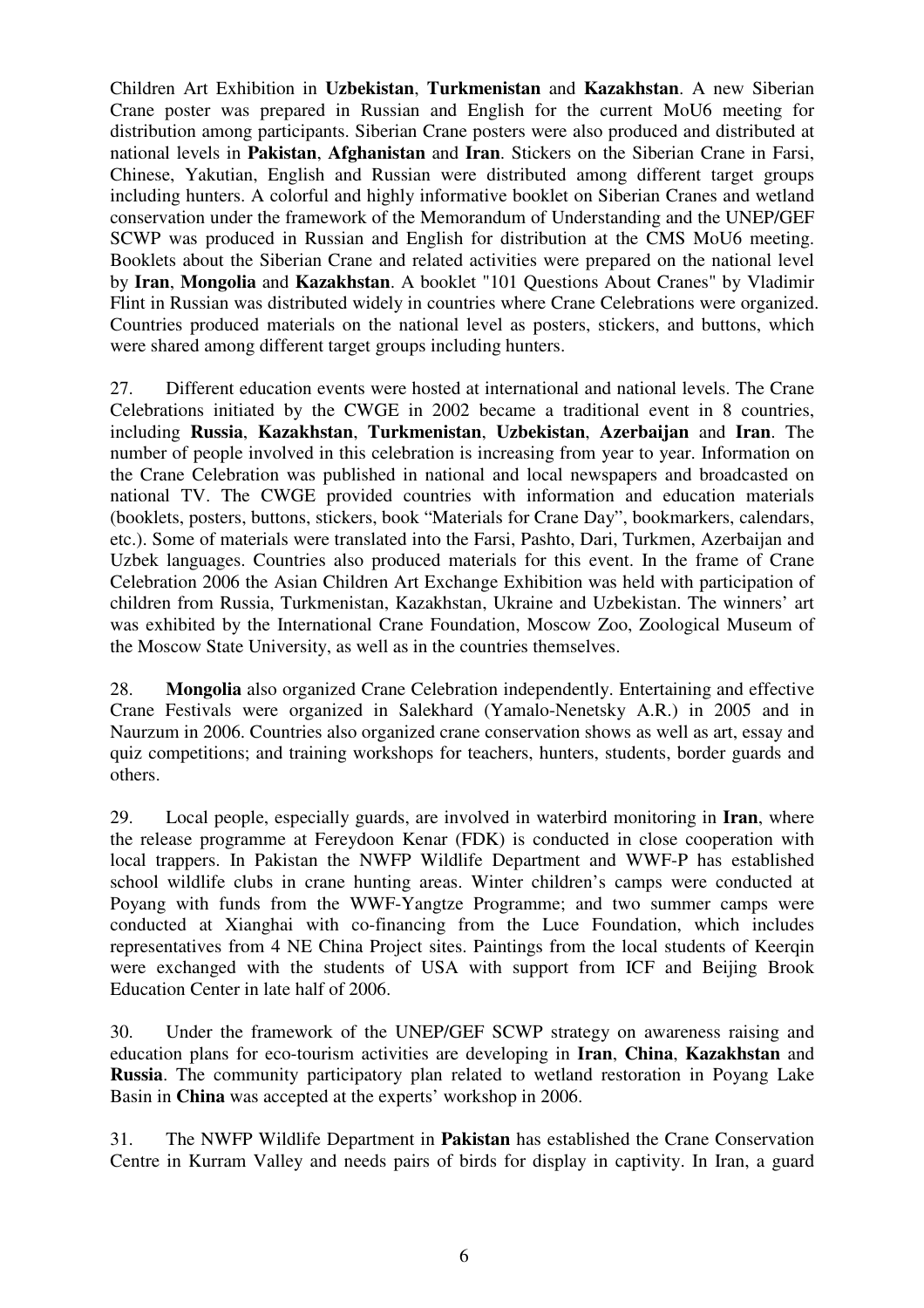station and education center has been partially constructed located in the Oja Kaleh, a forest patch near FDK Non-shooting Area for education goals.

## *2) Assess hunting pressure and other mortality factors along the migration route*

32. In **Pakistan** the Federal Government has issued a directive to ban hunting of cranes. Through WWF and other NGO efforts, section 144 of Pakistan was imposed in Zhob this year to ban hunting during the migration season**.** In **Iran** hunting is regulated under the Department of the Environment (DoE) management system and since 2005 no hunting permit has been issued due to the risks of avian influenza. In **Kazakhstan**, in connection with the threat of the spread of avian influenza in 2005, spring hunting was prohibited and the terms of autumn hunting were shortened and postponed. In 2006 the terms of spring hunting were shortened.

## *3) Study Cranes along the migration route (Siberian Crane Monitoring)*

33. Regular monitoring is conducted by most Range States on breeding, migratory, or wintering sites. Aerial surveys were conducted in West Siberia and ground surveys - in Yakutia. All important sites in northern **Iran** (including Siberian and Eurasian Crane wintering sites) are under the full coverage of the mid-winter waterfowl census in cooperation with international organizations such as WIWO. In **China** three wintering surveys were conducted in the winters of 2004, 2005 and 2006, and an aerial survey was conducted in the winter of 2005 in the Poyang Lake Basin under UNEP/GEF SCWP. On migration stopovers, regular monitoring was conducted in the Astrakhan Nature Reserve (Russia), in the Naurzum Nature Reserve (Kazakhstan), and in Punjab and NWFP by the NWFP Wildlife Department and WWF (Pakistan).

#### **Determine autumn migration routes, wintering areas and spring migration routes of the remaining flocks, as well as summering areas of juvenile Siberian Cranes.**

34. In **Iran** in 2004 ground surveys were conducted in Khorasan Province in northeast Iran to search for alternative Siberian Crane wintering grounds in Iran. Special attention was paid to a site near Turkmenistan's border. The surveys showed that near Turkmenistan's border and along the Hari Rud River there is no habitat suitable for cranes to winter or stop over. A number of wetlands in the central and southern **Kazakhstan**, including Irgiz and Turgay downstream, have been studied within the framework of Birdlife International's Important Bird Area (IBA) programme; investigation of Shily Lake was included into autumn monitoring programme 2006, where sightings of Siberian Canes were recorded; a short-term investigation of Sarykopa Lake was made before in 2004-2005; complex studies in the Ural Delta and Kurgaldzhin Nature Reserve have been conducted by the national Kazakhstan UNDP/GEF wetland project, but special observations regarding Siberian Crane have not been made; and a survey of the northeast coast of the Caspian Sea was conducted with financial support of oil companies by the employees of the Institute of Zoology in the framework of the IВА programme. In **Mongolia** on the Siberian Crane summering sites there is no financial support so limited monitoring was conducted during other research. Questionnaires were provided by **Uzbekistan**, **Kazakhstan**, **Turkmenistan** and **Russia**. As a result some information about Siberian Crane sighting in Russia (In West Siberia and in Yakutia) and Kazakhstan was received, but no information was received from Uzbekistan and Turkmenistan.

35. With ICF support, and during the Asian Census of Waterbirds, ground surveys were conducted in **Uzbekistan**, **Turkmenistan**, **Azerbaijan**, **Afghanistan**, **Pakistan** and **Iran**. In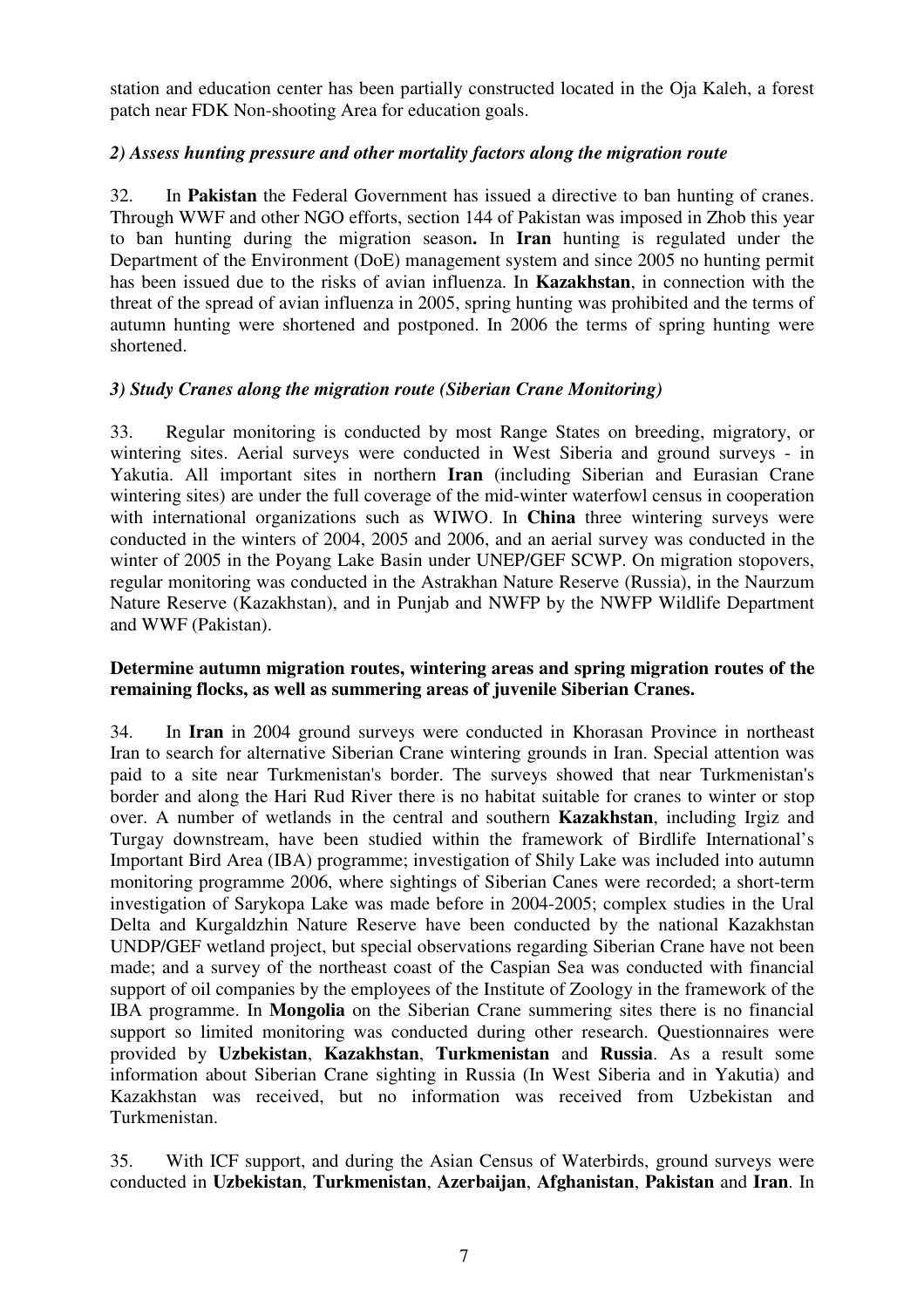Uzbekistan in the south of the Surkhandarya Region ecological conditions of wintering Eurasian Cranes, including threats, were investigated, with the purpose of possible introduction of captive bred cranes to this territory. Spring migration routes of the Eurasian and Demoiselle Cranes in southern Uzbekistan have been tracked. Daily monitoring on wintering cranes established movement between the Uzbekistan and Afghanistan border. It was concluded that existing conditions in Termez do not guarantee safety of the potential Siberian Cranes wintering sites.

36. PTT activities were conducted by DoE in the winters of 2003/04 and 2006/07 in cooperation with ICF and Oka. Two released birds were marked with PTTs, but tracking ceased shortly after the cranes started migration. In **China** Poyang Lake NNR staff tried to capture Siberian Cranes in December of 2006. Unfortunately, no birds were caught due to various reasons. The major problem is lack of financial resources to hire experienced local people and procure all necessary equipment for catching. In Yakutia during the last two years PTT marking was planned, but not conducted because of lack of an appropriate license for using a foreign technique. Under the framework of the UNEP/GEF SCWP, the monitoring plan for Siberian Crane in China was completed in August of 2004, which was also accepted at the experts' workshop in Hefei of Anhui Province in late July 2004. Meanwhile, the monitoring plan was updated annually according to the actual monitoring situation and some potential sites were also identified.

37. All sightings of the Siberian Crane have been studied in **Kazakhstan** and **Mongolia**; the information has been submitted to the SCFC immediately. In **Russia**, where Siberian Crane sites are difficult to access, investigations of reported sighting requires additional funding.

## *Main challenges*:

a) The location of Siberian Crane migration routes is still a big gap. Problems with PTT permits prevented determination of spring migration stopovers along flyways, juvenile summering areas, and winter movements at Poyang Lake. In West Siberia the inability to locate and capture wild birds prevented searching for alternative wintering sites, probably out of known Siberian crane area – perhaps in Jordan and Iraq, or for gathering important information on alternate migratory resting areas.

b) The vastness and inaccessibility of Siberian Crane habitat makes air and ground survey very expensive.

## **Develop and enforce effective rules and regulations for crane protection**

38. Most Range States have gaps in this activity. One of the goals of the UNEP/GEF SCWP is to improve legislation on the Siberian Crane sites. But even in project countries this activity is at an early stage.

## **Objective 2. Increase numbers and genetic diversity**

39. To date there are several centers where Siberian Cranes breed in captivity. Information is available in the fourth edition of the International Siberian Crane Studbook prepared T. Kashentseva (Oka Crane Breeding Center or OCBC) and R. Belterman Cracid Breeding and Conservation Center (CBCC) in April of 2006. The main captive centers are the International Crane Foundation, OCBC and CBCC. These three centers have strong Siberian Crane captive populations and can produce chicks for a release programme. For the reporting period only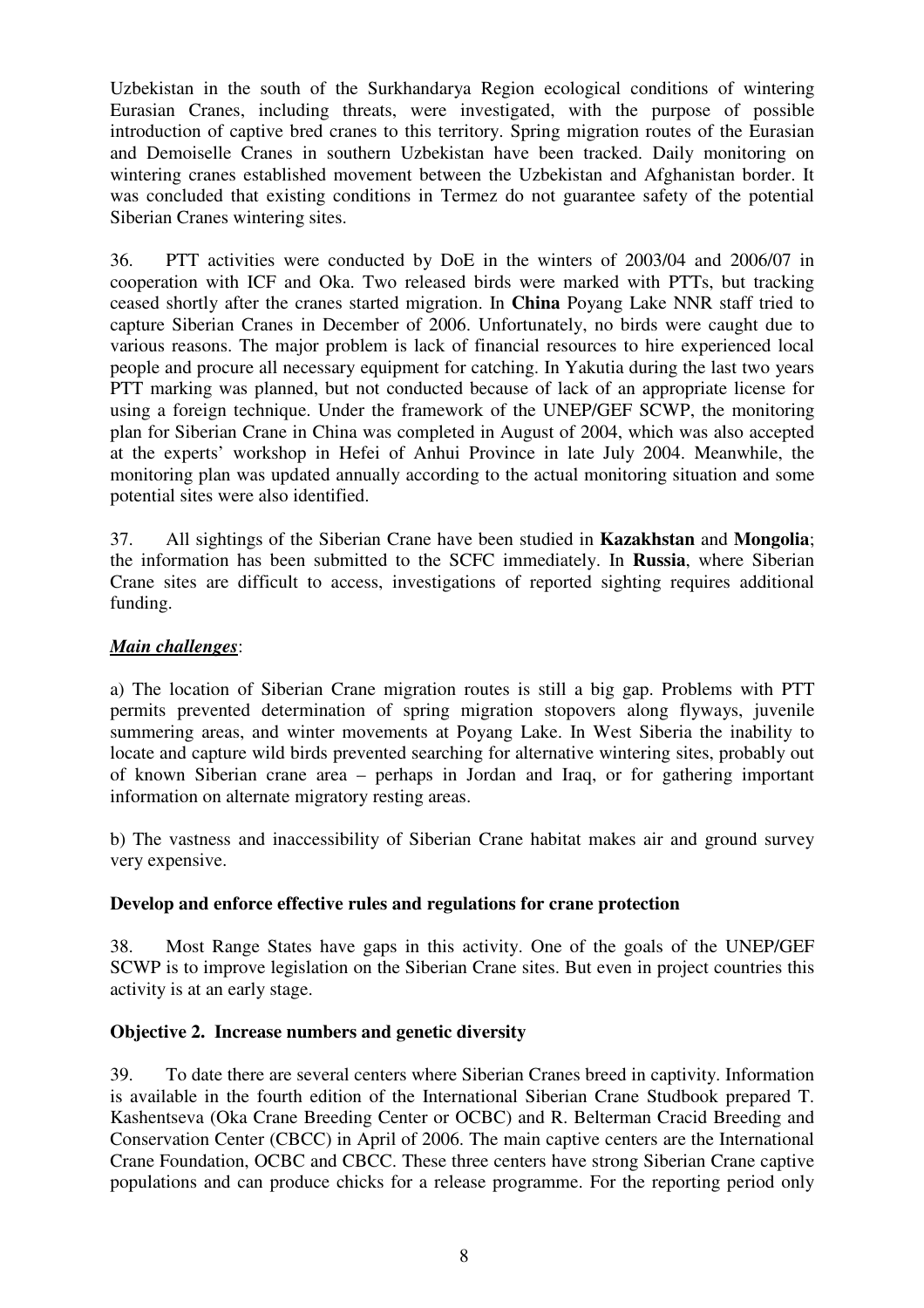OCBC produced eggs and chicks for release programmes. During 2004-2006 20 chicks were reared using isolation rearing techniques. Young birds from 5 months to 1.5 years of age were released in 2004 in Astrakhan Nature Reserve (4), in Belozersky Wildlife Refuge (south of Tyumen Region) (7), and in the winter of 2006/07 in Iran (2). In 2005 four eggs were also placed into the nests of wild Eurasian Cranes in West Siberia.

40. Concurrently, the OCBC, the All-Russian Research Institute for Nature Protection, and the Sterkh Foundation, are researching techniques for restoring the migration route by training captive-reared Siberian Cranes to follow ultra-light aircraft using a model that shows promise for restoring a migratory flock of Whooping Cranes in eastern North America. In 2006 four Siberian Cranes and two Eurasian Cranes were lead from Kunovat to Belozersky Zakaznik. ICF brought two aviculturists and one veterinarian to the US to assist with and train under the Whooping Crane Eastern Partnership.

41. A programme "Cranes of Eurasia" was organized under the Eurasian Association of Zoos and Aquaria (ERAZA) with the goal to increase the number of captive centers for Siberian Cranes mostly for education purposes. Under this programme OCBC trains the staff of other zoos and later cranes can be transferred to these zoos. A Crane Education Center with captive facilities was constructed in Kurram Valley in **Pakistan**. Kabul Zoo in **Afghanistan** also prepared facilities to keep Siberian Cranes.

## *Main challenges*

- a) CBCC has a very good breeding population. There are challenges to transfer eggs for release programmes due to strong veterinary regulations related to avian influenza.
- b) Facilities in Kabul and Kurram Valley will be available to keep Siberian Cranes. Training for Pakistan and Afghanistan staff to keep and breed cranes is needed.
- c) Poor monitoring of released birds is due to lack of finance for PTT and radio tracking.
- d) Weak interest and support from countries where suitable wintering sites and migration stopovers can be established.

## **Objective 3. Protect and Manage Habitats**

## *Protect and manage breeding, migration and wintering areas*

## Improve Protection of Protected Areas

42. Improving protection of protected areas has primarily been conducted through the implementation of the UNEP/GEF Siberian Crane Wetlands Project (SCWP). In **China**, Nanjishan Nature Reserve was submitted as a candidate national nature reserve in late 2005. A decision by the China State Council is still awaited. Duchang Provincial Nature Reserve was established in 2005.

43. In **Russia** it is planned to expand the borders of Kuolyma-Chappanda and Chukichiya-Alaseya Resource Reserves. However, it is not enough to prepare only Yakutian-level documentation. It is also necessary to prepare corresponding federal legislation on protected areas. In **Mongolia** a separate protection administration was appointed in the Onon Baljinsky National Park in 2006 with a staff of seven people.

44. In **Iran** a Non-Shooting Area was established around the four damgahs of Fereydoon Kenar, Esbaran, and two Sorkh Ruds. Expansion of the Kiashar Ramsar site to the entire Bujagh National Park is included in the UNEP/GEF SCWP 2007 activities and is currently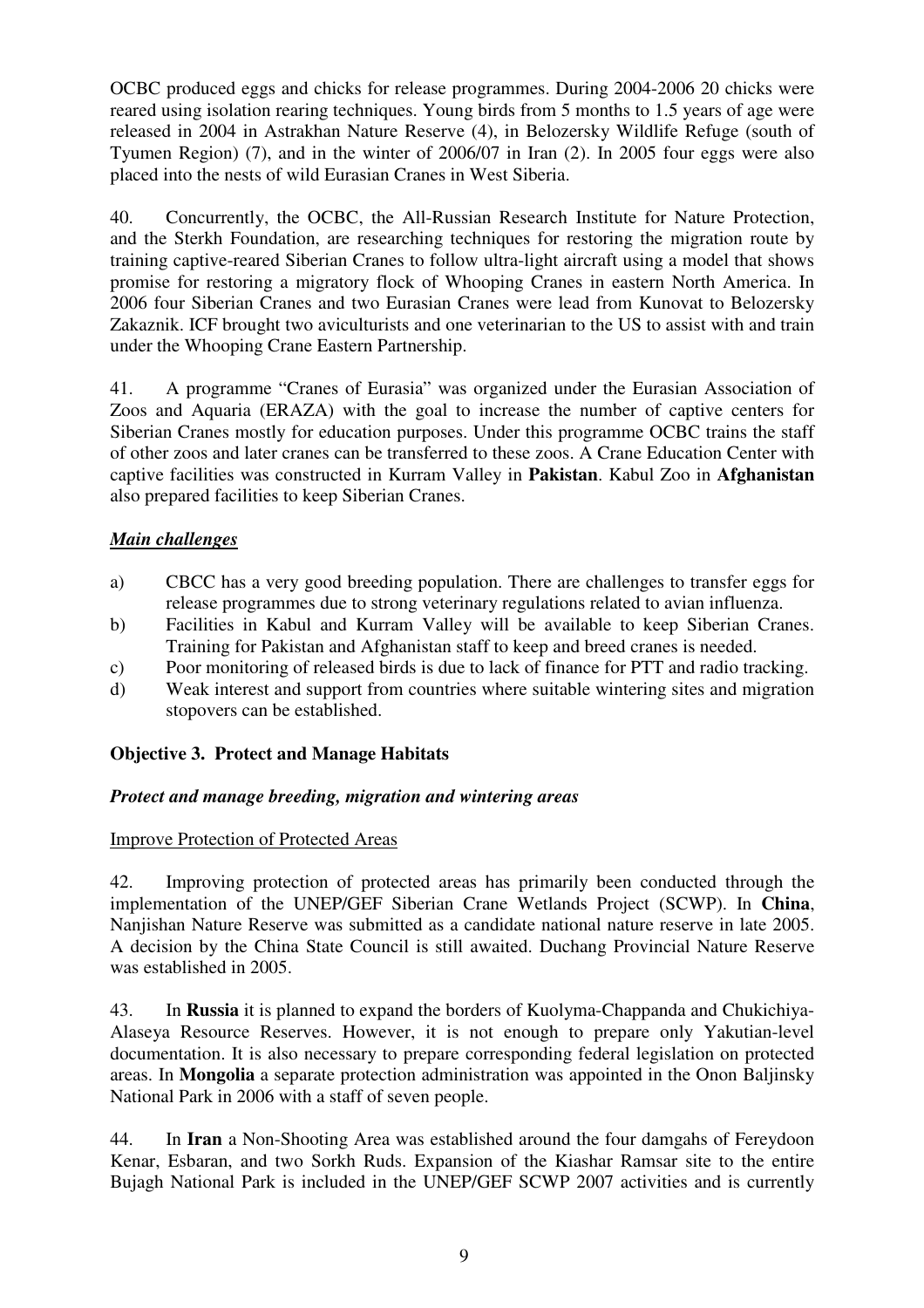under survey and review by the DoE provincial department. Some of the rice fields inside the national park have been purchased by DoE and the other areas are under negotiation with the locals.

45. In **Kazakhstan** documents on Zharsor-Urkash Zakaznik have been prepared, agreed, and a solicitation letter to the Government of RK on the establishment of a zakaznik has been signed by regional authorities. Establishment of Zharsor-Urkash Zakaznik has been included into the state programme to develop Especially Protected Natural Territories (EPNT) for 2007-2009. Work on documentation for Kulykol Lake Zakaznik has been included into the UNEP/GEF SCWP workplan for 2007-2008. All borders for expanding the Naurzum Nature Reserve have been agreed, a responsible agency developed a land map project, and demarcation of borders on land was made.

46. In **Uzbekistan** the area of the sanctuary near Dengizkul was increased as a result of creating a militarized zone. The territory in the Amudarya River Valley (Termez site) has now been declared an Important Bird Area (IBA). In Pakistan the National UNDP/GEF Wetland Project has initiated activities in the Central Indus Wetland Complex.

47. Nomination documents for Naurzum and Zharsor-Urkash in **Kazakhstan** and for Keerqin in **China** were prepared to include these territories in the Ramsar Site List. It is planned to prepare Ramsar documentation for Momoge, but more basic information is needed on wildlife, plants and hydrology. In **Russia** nomination documents for Kytalyk as a World Heritage site was prepared and submitted to WWF-Russia. Afterwards it was decided to nominate only the Elon site, but not the entire territory of Kytalyk Resource Reserve.

## Site Management Plans

48. Securing protection through collaboration with local communities is a priority activity. In **China** the site management plans were developed with the participation of site management committees and the provincial advisory groups. Since 2005, the UNEP/GEF SCWP budget was rephased in China to establish a provincial advisory group in Heilongjiang Province. In **Iran** through the UNEP/GEF SCWP, site management committees were established at the local level involving local stakeholders in discussions on decision making for the project. The head of the Iran Wildlife Experts Groups was invited to related meetings of the National Project Advisory Group as a member. To date no specific proposal has been received to establish a local hunting NGO. Local Damgah owners are cooperating with DoE under a partnership programme in order to secure the safety of the area. Four trappers associations were established under the SCWP (one for each damgah); through these association the relations with the trappers has improved; eight local guards have been employed through the SCWP and they are currently being supported by DoE. In **Kazakhstan,** also under implementation of the UNEP/GEF SCWP, the Naurzum and Zharsor-Urkash Site Management Committee has been organized. Every year the Naurzum Reserve organizes a volunteer fire brigade in agreement with local authority.

49. Management plans for Siberian Crane sites were developed mostly under implementation of the UNEP/GEF SCWP. In **China** the master plan for Poyang Lake NNR was approved by the State Forestry Administration in April 2006. It was adopted through participatory approaches. Mid and long-term management plans for Zhalong NNR were developed in November 2006 after extra expert input, which was also adopted by participatory approaches. It includes community co-management, public education, monitoring and scientific research, water management, etc. In 2004 and 2005, Zhalong wetlands were approved for and received water release from the Dongsheng Reservoir. As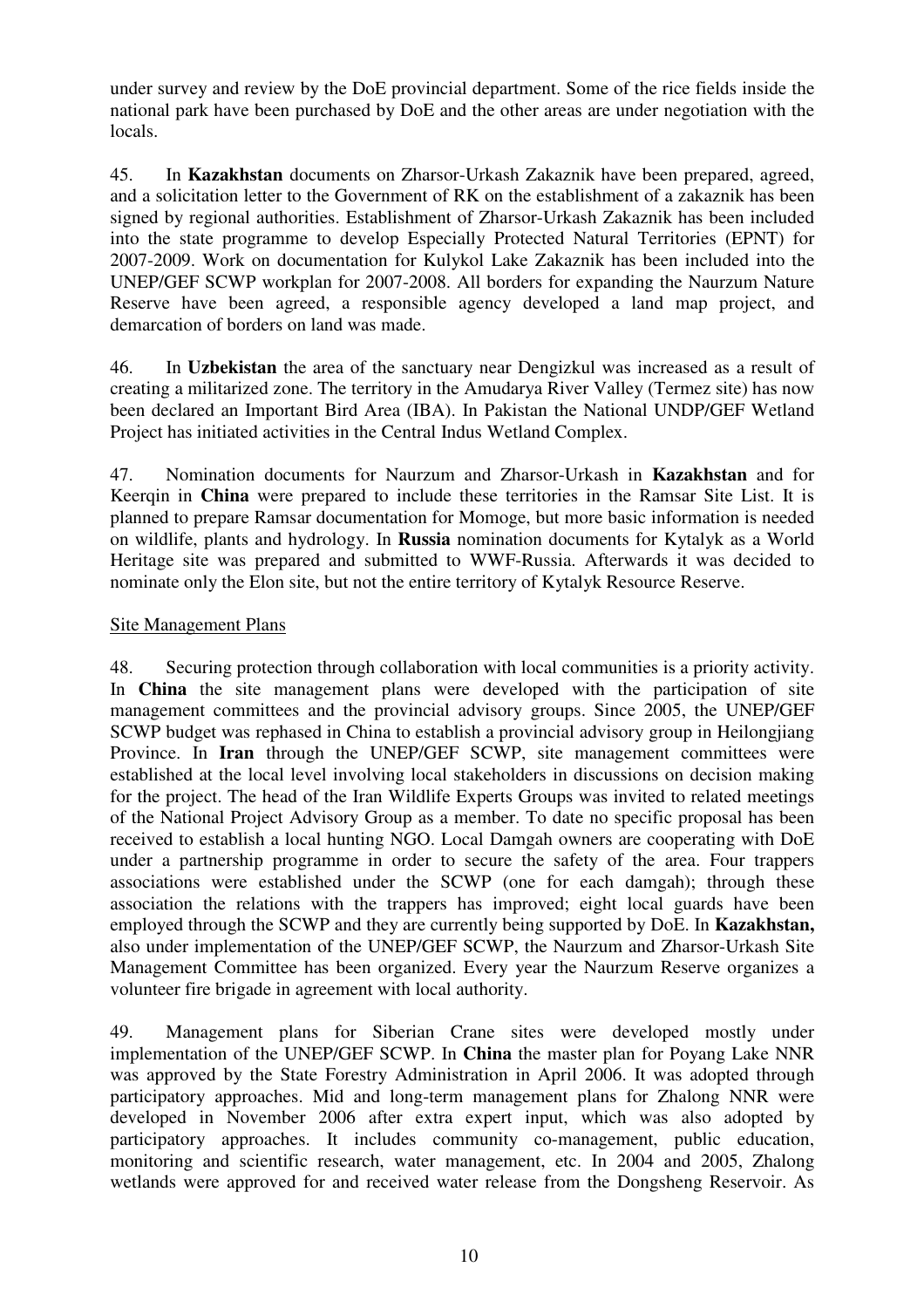follow-up, a water resource management plan and wetland restoration plan for Zhalong was developed in late 2005. For Zhalong, Qiqihar Water Bureau conducted water monitoring since the inception of 2005. The main contents include measuring the water income and outcome of Zhalong wetlands, water level change at 5 optimal sites and water flow velocity. In March of 2006, the water supply plan for Zhalong wetlands has been incorporated into the regional water distribution plan of Nengjiang River with support from the Songliao Water Management Commission (SWMC). Sector management plans including community participatory plan, expansion of the existing eco-tourism plan, water resources comanagement plan and public education plan were developed for Xianghai National Nature Reserve (NNR) in Phase I of the UNEP/GEF SCWP implementation. The water comanagement plan for Xianghai and Keerqin was developed in late 2005. Meanwhile, China's National Coordination Unit (NCU) has been actively promoting the establishment of a longterm water supply mechanism for Xianghai and Keerqin through coordination with the SWMC and related provincial governmental departments. In addition, one flowing dam project was constructed in the entrance of Huolin River to Xianghai Wetland, which can slow the velocity of the water flow through the wetlands and ensure the water can flow into wetlands under  $35 \text{ m}^3$ /second. For Xianghai, the water monitoring was conducted with the relationship study between water level, plants and waterbirds. Meanwhile, some hydrological data was also collected from the related hydrological monitoring stations. For Momoge and Keerqin, the management plans were initiated in 2006 under UNEP/GEF SCWP implementation. In **Russia** (Eastern Siberia) a management plan for Kytalyk Resource Reserve has not been developed because of a lack of unit guidelines. In March of 2007 Yakutia NCU staff attended a training workshop on site management planning. In **Iran** management plans for project sites are currently under development. The completed plan will be reviewed, discussed and approved by the site management committee. A national consultant under the SCWP established the basis to develop a co-management agreement. In **Kazakhstan** the first draft management plan of the Naurzum Reserve has been prepared. Waterbird and lake water level monitoring has been made.

#### Applied research

50. In support of site management applied research was conduct mostly on UNEP/GEF SCWP sites. In **China** under support from the National Fish and Wildlife Foundation-ConocoPhillips *SPIRIT of Conservation Migratory Bird Program*, ICF worked with Chinese researchers and conservation institutions to conduct a three-year project focusing on endangered cranes and wetland ecosystems along the east China flyway, which is the coproject for the China SCWP that has conducted larger scale monitoring in the large scale. The relationship study between waterbirds, plants and water levels at Poyang Lake is being continued under the UNEP/GEF SCWP since its inception in 2003. In 2005 and 2006, the China NCU allocated additional funds to employ two ICF consultants to provide further technical support for this project. So far, the database is completed and the primary results have been compiled. In addition, the monitoring plan was revised and updated in late 2006. In **Iran** the Department of Environment has currently supported student projects for Protected Areas of Iran; a trapping study was developed under a national consultancy for the UNEP/GEF SCWP during phase I, the second phase of this study, reviewing the socioeconomic condition, will be conducted in 2007. Development of a monitoring plan for FDK is included in the 2007 workplan of project implementation. In addition DoE and the project support proposals on ecological studies for the Siberian Crane habitats.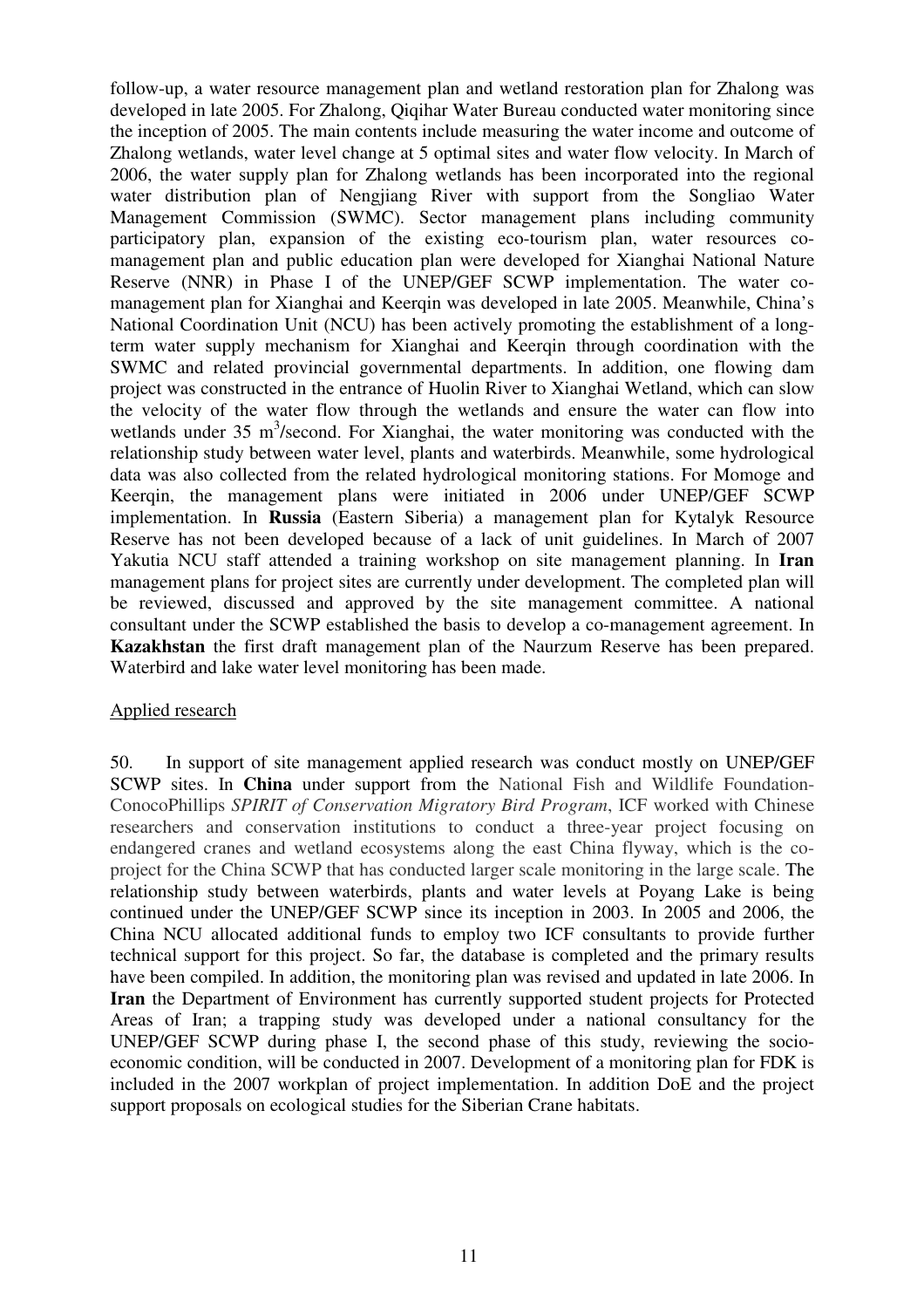#### Impact of Human Development

51. Monitoring and assessing the environmental impacts of human development on important habitats for the Siberian Crane, including possible impacts of climate change, were undertaken under UNEP/GEF SCWP implementation. In **China** the study on the relationships between reed harvest and crane roosting and breeding at Zhalong was conducted by the NE China Forestry University, one consultant was employed to conclude the former study results, which indicated that the impact of reed harvest on crane roosting and breeding is not significant. Therefore, this study was replaced by the birds and plants monitoring at Zhalong, together with the suggestion by ICF consultant Dr. Su Liying. In **Iran** a national consultant has been contracted under the SCWP to assess the grazing condition at Bujagh National Park and proposed a grazing plan. It was determined that climate change may be the reason for the movement of some of the wintering sites northward. In **Kazakhstan** the studies on biodiversity, socio-economics, and grazing are partially completed at Zharsor-Urkash site. Information on socio-economic situation in the catchment basin has been collected; full investigation of dams, water reservoirs and the condition of the riverbed has been made; water balance of the Naurzum lakes has been defined; real water consumption needs of the population living in the catchment area have been calculated and, in some cases, alternative sources of water supply have been defined. Monitoring of the lakes water level has been made. Recommendations for water management planning and justifications to remove unnecessary dams and construction of water release facilities at remaining dams have been prepared. Preliminary agreement with water users has been made and preparation of a basin agreement (within the framework of Naurzum lakes basin), which will be made through the basin council established at Tobol-Turgay Basin Water-economic Department, has been started.

## Capacity Building

52. During the reporting period a number of training workshops were provided for different target groups by countries involved in the UNEP/GEF SCWP sites as well as other Range States. In **China** six training courses were organized in 2004, five in 2005 and three in 2006. 80% of targeted participants completed training courses planned under the UNEP/GEF SCWP. Since 2005, the China NCU strictly complies with the guideline of the post-evaluation of training courses in the Operations Manual and conducted the level 1 evaluation after each training course. After 6-12 months of the training course level 2 evaluations were implemented. In **Russia** (Eastern population) annual training workshops are provided for Yakutian UNEP/GEF SCWP staff with help of the Ministry of Nature Protection. The Head of the Allaikhovsky Region is responsible for training of rangers. In **Mongolia** the educational training is being conducted on Special Programmes in OBNP. The training is beginning with rangers and local people. In **Iran** different types of training, including community liaison, management planning and conservation legislation, were provided to the local guards through UNEP/GEF SCWP. In **Uzbekistan** in Termez, located near the Uzbekistan and Afghanistan border meetings and conversations were held with commanders of divisions and special training was also conducted for frontier guards, conversations held with farmers, workers of a pump station and the machine operators working in the territory of wintering cranes. Training was also provided for hunters and inspectors. Also a seminar on cranes was held for frontier guards.

53. Capacity building was improved for UNEP/GEF SCWP sites. In **China** Hongqi protection station was newly established in Xianghai NNR in late 2004. Meanwhile, two old stations were refurbished in 2004. So far, the current five protection stations operate very well. The integrated building for Keerqin was established in mid-2006 and put into operation in late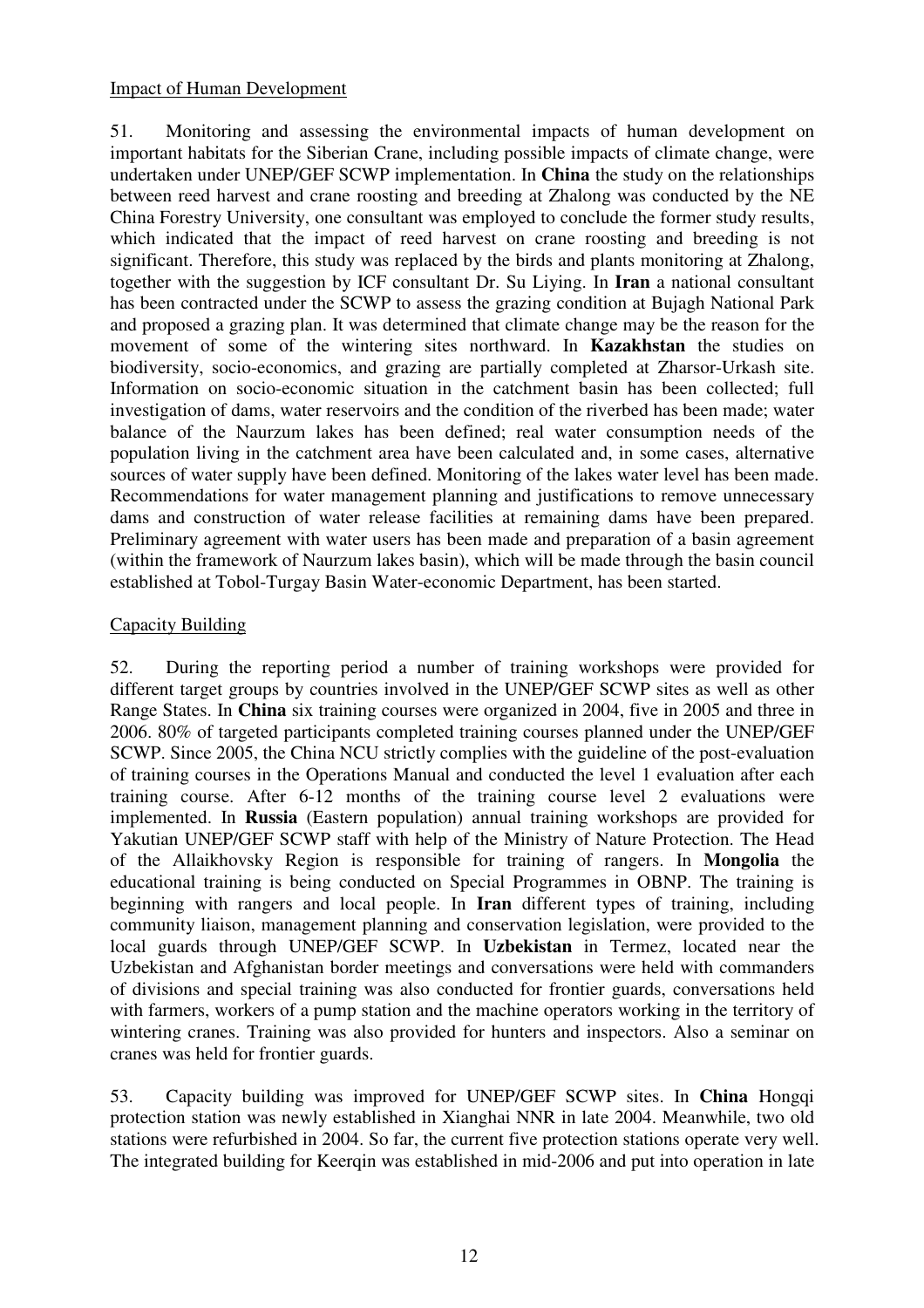2006. The Guest House for Momoge was completed and put into operation in 2004, and the Natural Museum for Momoge was accomplished and put into operation in May of 2006.

54. In **Iran** the funding provided through the project is an incentive for the associations to expand their trust fund and invest in small scale businesses. The number of local guards at FDK has increased to eight, being supported by the SCWP and co-financed through DoE. A new DoE office has been established (in Babolsar) for direct management of the FDK nonshooting area. In **Kazakhstan** a field station for biological studies at Naurzum is being constructed with the purpose of facilitating research work, attracting foreign specialists and cooperation. Financing of the Naurzum Nature Reserve from the national budget has increased more than three times since 2003. Twenty-four staff inspectors were additionally employed in 2006 and new vehicles and equipment were acquired. The law of RK does not allow the region's authorities to support organizations, which are financed from national budget. In Zharsor/Urkash the Regional Society of Hunters and Fishermen hired two inspectors in Druzhba village, near Zharsor-Urkash site. Preparation of the plan on ecotourism development is included into the workplan for project Phase П (2007-2008). Organization of studies is restrained by lack of ornithologist-specialists.

#### Buffer zone management

55. Few Range States manage buffer zones and external threats for protected areas critical for the Siberian Crane. In **Mongolia** the local ranger controls the Onon-Baliginsky protected area and its buffer zone together. In Khurkh Khuiten Valley one ranger is financed by Khentii Province. This area is included in Ramsar sites and NEASCN. In **Kazakhstan** defining buffer zone of Naurzum Nature Reserve and demarcating its borders has been fully completed. A map with a list of users and indication of sites located in the protection zone has been prepared.

## **Objective 4. Enhance International Cooperation**

## **Enhance International Cooperation**

## *Improve exchange if information and technical expertise*

56. The Memorandum of Understanding for the Conservation of Siberian Cranes administered by CMS, is a vital vehicle for Central Asian countries within the wide range of the Siberian Cranes to work together for the conservation and restoration of these iconic birds. Researchers, educators, officials and enthusiasts now have the opportunity to join forces not only to help the Siberian Crane, but to demonstrate that people from a diversity of cultures can work together for the common good.

57. All Range States send information about Siberian Crane sightings immediately for exchange of information on a flyway and global level. The Siberian Crane Flyway Coordinator (SCFC) collected and shared this information to all interested people and agencies. All information received was published in the electronic Siberian Crane Flyway News which is shared generally twice each year. Some countries nominated contact persons to collect the sightings and observations and share it with the SCFC. Nominations for contacts in other countries are pending.

58. A Regional Database was created in 2004 and updated continuously. Four training workshops on this database were held – one in Kazakhstan for all project sites, two in China and one in Iran. Information about Siberian Crane sightings for the 6 last years was entered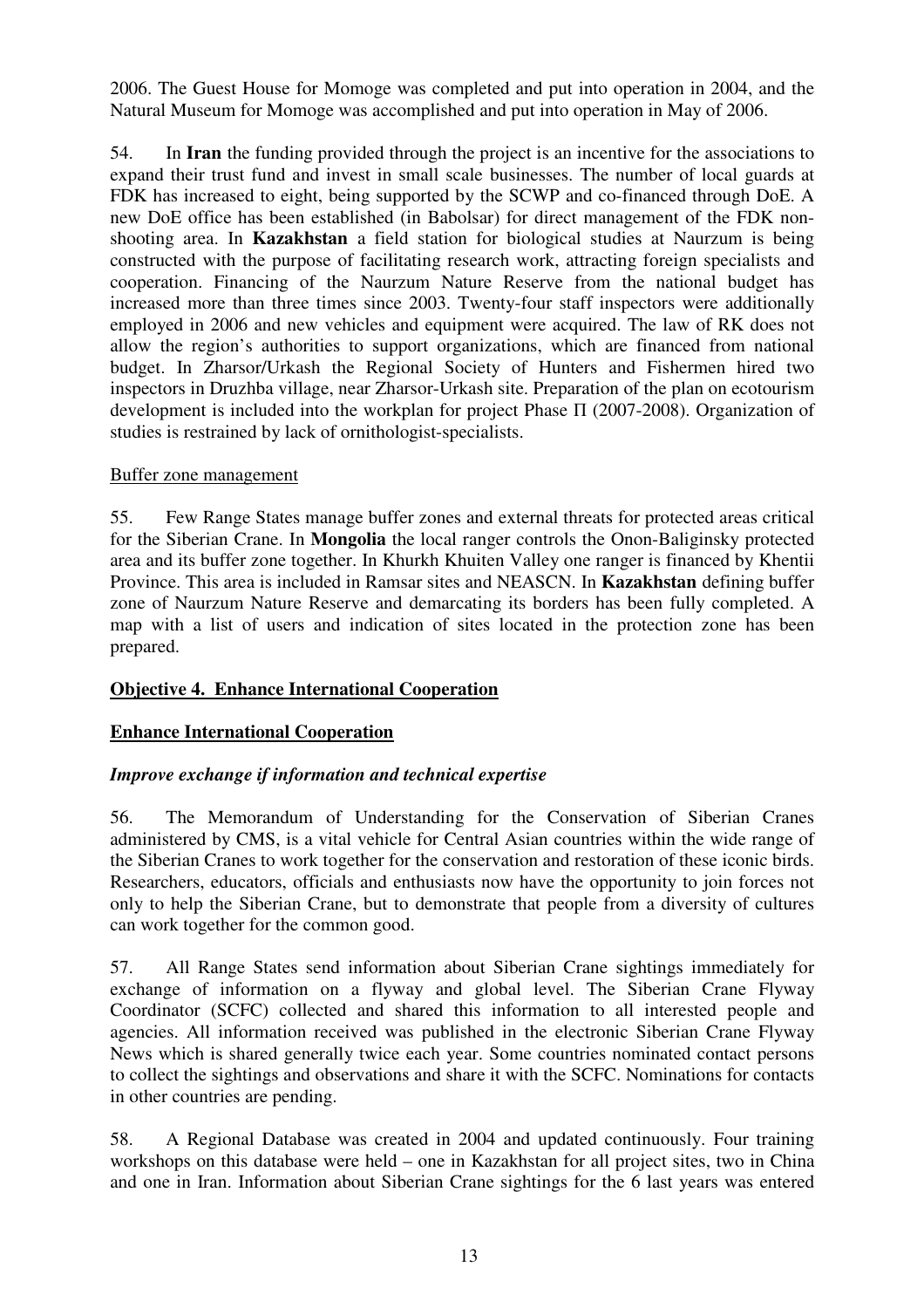into the database. Basic information on wetlands was inserted to database, but it should be expanded and translated in English for some sites from Russia.

59. A Siberian Crane Flyway Coordination website was created, but it has been challenging to maintain it since it is difficult to find a person who can agree to update it for the low salary currently budgeted. The SCFC docs not have enough time to update it personally and additional staff and financial resources need to be secured. Now, after hiring of two part-time communication persons for SCWP project, this problem can be addressed.

60. Most countries submitted reports on the Conservation Plans implementation by the required deadlines. The CMS Secretariat and ICF are collaborating to develop new on-line report format for presentation in the MoU6 in Almaty.

61. Since 2005, the China NCU developed monthly and the quarterly progress reports and distributed them to all interested individuals and organizations. The China NCU actively provided technical support for any representative to participation in MoU meetings, especially to prepare the national report.

# *Capacity building*

62. A Regional training workshop on data management was held in September 2004 in Kostanay city, and the regional training workshop on site management planning and other issues in China in March 200X, both in the frame of the UNEP/GEF SCWP project's implementation.

63. The first training workshop was organized by NGO "Naurzum" in Kazakhstan. **IR, AZ, KZ, RU** representatives took part in this training workshop. The management plan workshop was organized by Jiangxi Wildlife management Bureau. **AZ, IR, KZ, RU** and CH representatives attend this training workshop.

## *2) Raise funds to support a comprehensive conservation programme supporting MoU implementation*

64. Based on contacts developed by CMS, ICF secured a US\$10 million, six-year grant with the goal to "Secure the ecological integrity of the network of critical wetlands needed for the survival of the Siberian Crane, migratory waterbirds and other globally significant wetland biodiversity in Asia". Activities focus on the eastern and western populations. An additional US\$12 million in co-financing was secured. Over US\$1 million additional co-financing was secured from sources including the NEACSN, CBCC, National Fish and Wildlife Foundation/Conoco-Phillips, the Doris Duke Foundation, the Luce Foundation, the Trust for Mutual Understanding, the Sharp Foundation, and the Indianapolis Prize.

65. ICF has supported work in Afghanistan, Azerbaijan, Iran, India, Pakistan, Turkmenistan and Uzbekistan. ICF also supported small projects to publish information and training materials. CMS and NEACSN supported participation in international seminar, workshops, meetings.

66. The Sterkh Foundation, located in Salekhard, Russia, has supported studies on the breeding grounds of the western and central populations, and is spearheading a restoration programme for these populations. The gas/oil company ITERA supported the "Flight and Hope" project to lead migration.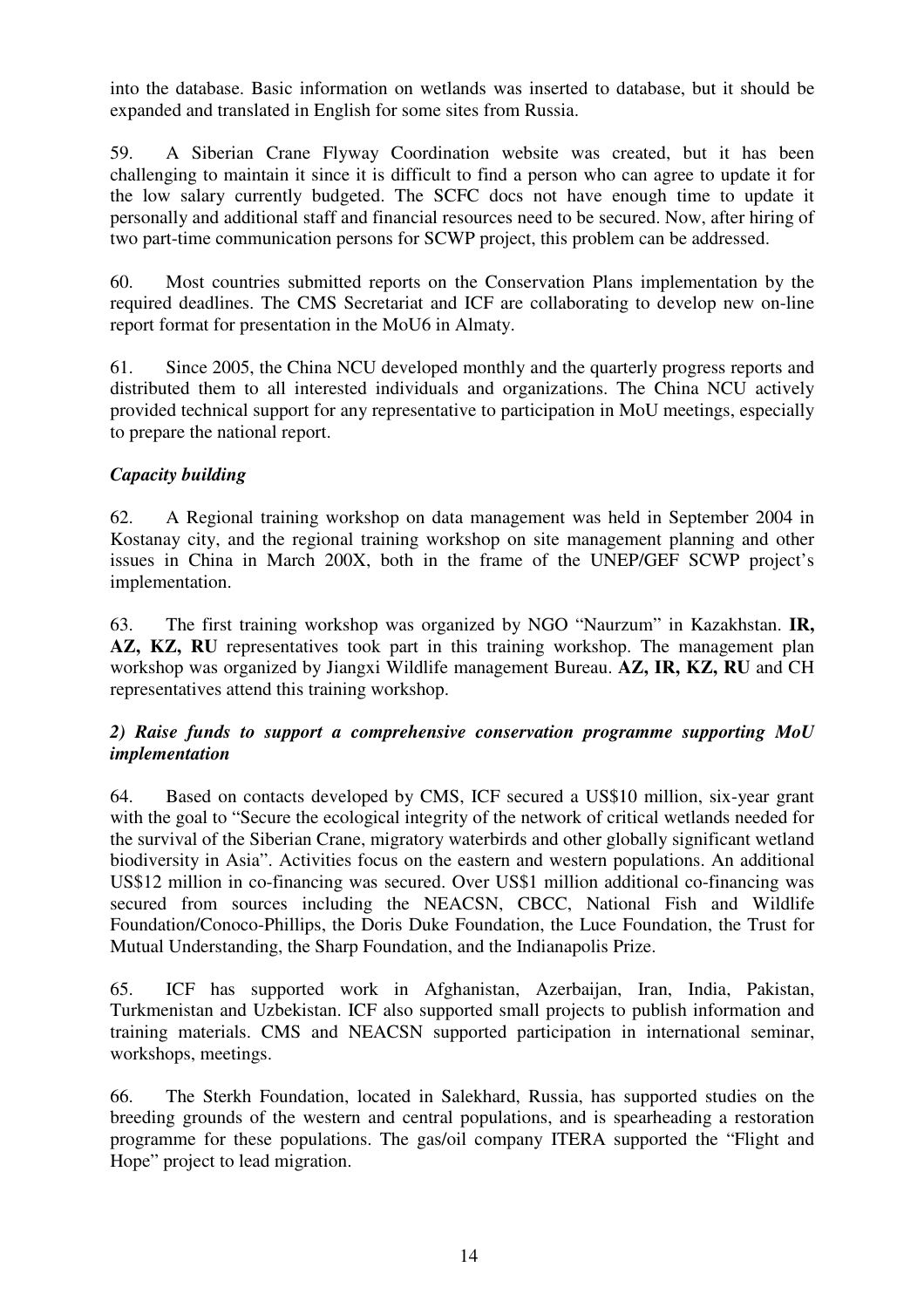67. WWF-Pakistan is working on various proposals to different donors to seek funds for crane conservation programmes in Pakistan. Some proposals were submitted to other donors as well (Disney Wildlife Conservation Fund, IUCN, Sir Peter Scott Fund, etc). The NWFP Wildlife Department secured funds to establish the crane center in Lakki.

68. Uzbekistan has searched through different embassies and firms with negative results.

69. In Mongolia every year the government provides US\$20,000 as financial support for Onon-Baljinsky National Park. A staff of three rangers was also financed by MNE. Rangers and researchers working in protected areas are financed by the Government.

70. In Yakutia, the IBPC has secured co-financing from the Ministry of Nature Protection of the Sakha Republic for needed equipment and research. Funds have been secured from a power company, insurance company and arranged discounts for project staff at he "Sterkh" Hotel.

## *1) Development of the Western/Central Asia Site Network for the Siberian Crane and other waterbirds (***WCASN-SC)**

71. Plans to develop the WCASN-SC were developed at a series of meetings including Waterbirds Around the World, CMS MoU5, the Fifth Steering Committee Meeting of the UNEP/GEF SCWP.

72. The "Meeting to Endorse the Proposed Western/Central Asian Site Network for Siberian Cranes and Other Migratory Waterbirds" was held in New Delhi on 13 June 2005. Site nomination criteria, and procedures to nominate and approve sites were developed and endorsed. It is proposed that the WCASN-SC be launched at the MoU6 Meeting.

73. The Ranges States have nominated the following sites to be reviewed and possibly endorsed at the MoU6 meeting.

**Afghanistan** – no sites nominated **Azerbaijan** – Shirvan National Park, Kyzyl-Agach Nature Reserve

**Iran** – Fereydoon Kenar Non-Shooting Area, Bujagh National Park

**India** – Keoladeo National Park, Etawah

**Kazakhstan** – Naurzum Nature Reserve, Ural Delta, Zharsor-Urkash, Tantyugyur-Zhanshura and Kulykol

**Pakistan** - Taunsa Barrage (Punjab), Thanadar Wala (NWFP) proposed, but nomination sheets were not submitted

**Russia** – Kunovat River Basin, Kondo-Alymskoye Mezhdurechie, Belozersky Zakaznik **Turkmenistan** – Durnaly **Uzbekistan** – Termez

74. Only Iran, Kazakhstan, and Uzbekistan submitted official nomination letters from the government to officially nominate the sites.

# *4) Strengthen national and international coordination*

75. **CH, MN, and RU (Eastern population)** participate in Northeast Asia Crane Site Network (NECSN) activity which to date is working under the East Asian – Australasian Flyway Partnership (EAAFP). Before 2004, four additional Chinese sites were accessed for inclusion in the NEACSN, later Mongolia prepared documentation to include Onon Baljinsky